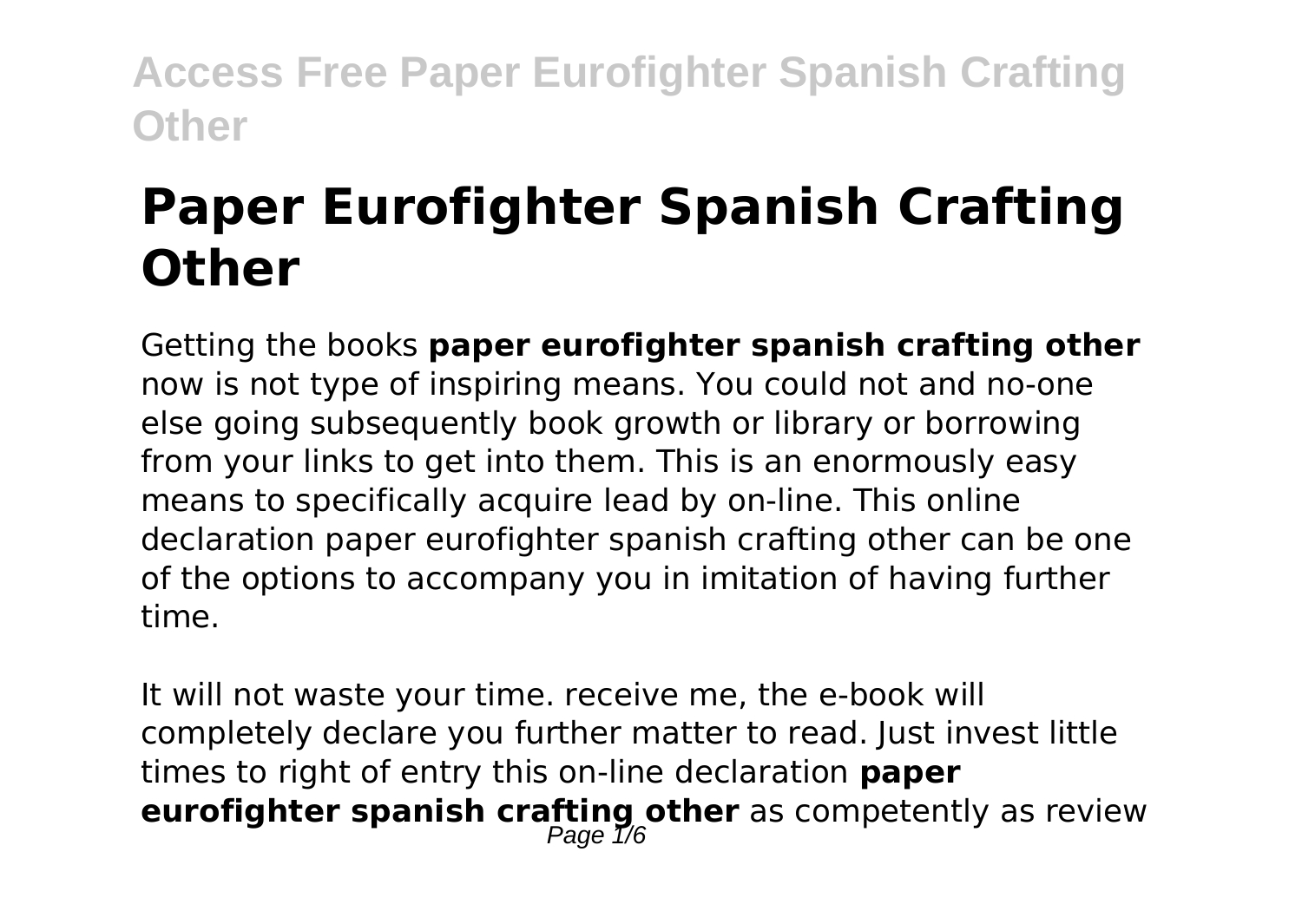them wherever you are now.

Unlike Project Gutenberg, which gives all books equal billing, books on Amazon Cheap Reads are organized by rating to help the cream rise to the surface. However, five stars aren't necessarily a guarantee of quality; many books only have one or two reviews, and some authors are known to rope in friends and family to leave positive feedback.

#### **Paper Eurofighter Spanish Crafting Other**

Thinking Outside the Box: A Misguided Idea The truth behind the universal, but flawed, catchphrase for creativity. Posted February 6, 2014

#### **Thinking Outside the Box: A Misguided Idea - Psychology Today**

We would like to show you a description here but the site won't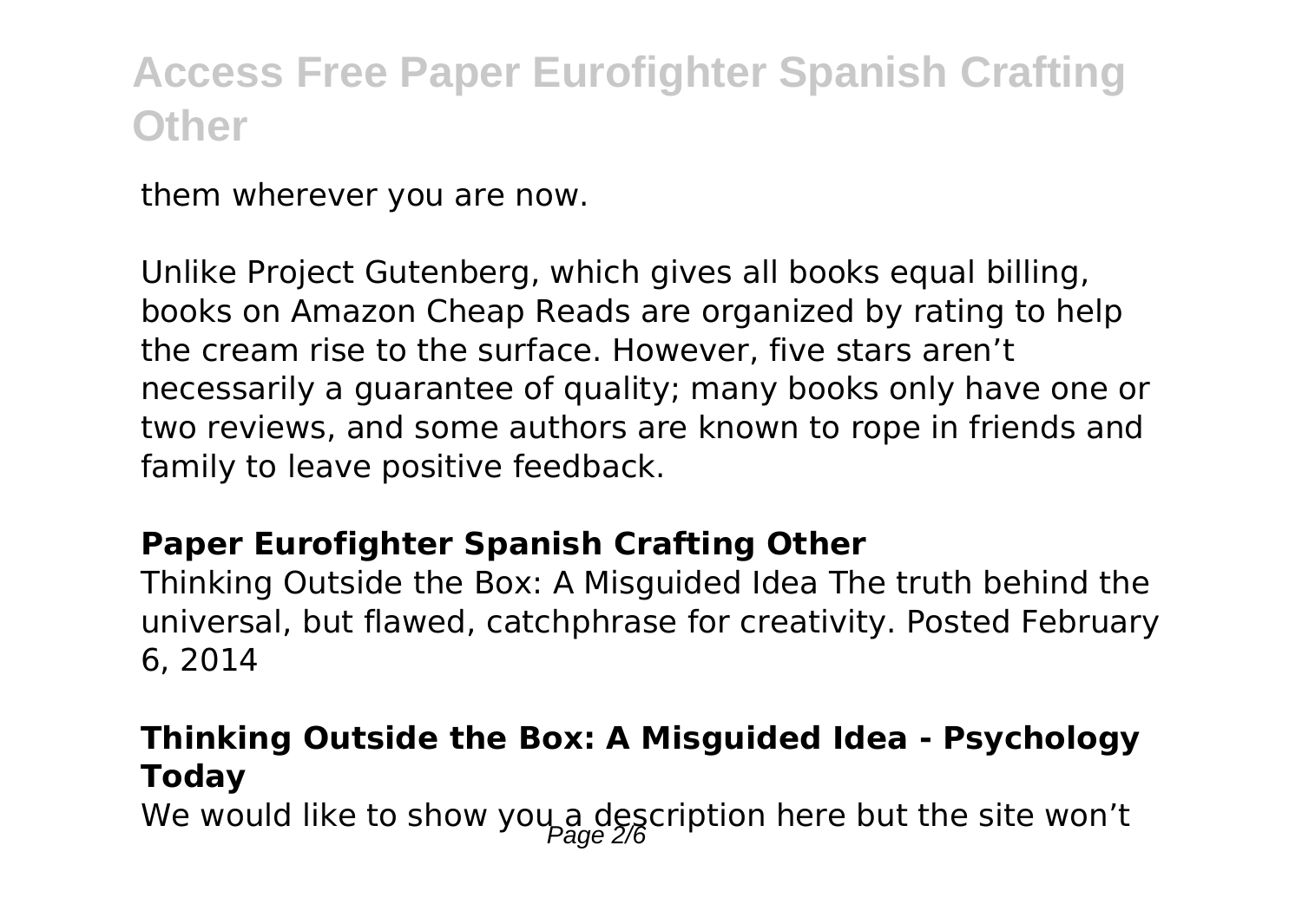allow us.

### **Access Denied - Livelournal**

1,277 Followers, 372 Following, 25 Posts - See Instagram photos and videos from Abdou A. Trava (@abdoualittlebit)

#### Abdou A. Traya's (@abdoualittlebit) profile on Instagram  $\cdots$

0 1 2 3 the 4, 5, 6 of 7 and 8 to 9 in 10 a 11 is 12 that 13 for 14 on 15 The 16 with 17 are 18 be 19 | 20 this 21 as 22 we 23 it 24 have 25 you 26 not 27 by 28 ...

### - Online Studies

data:image/png:base64.iVBORw0KGgoAAAANSUhEUgAAAKAAAA B4CAYAAAB1ovlvAAAAAXNSR0IArs4c6QAAArNJREFUeF7t1zFqKIE AhtEbTe8CXJO1YBFtXEd2lE24G+1FBZmH6VlkxSv8QM5UFgM ...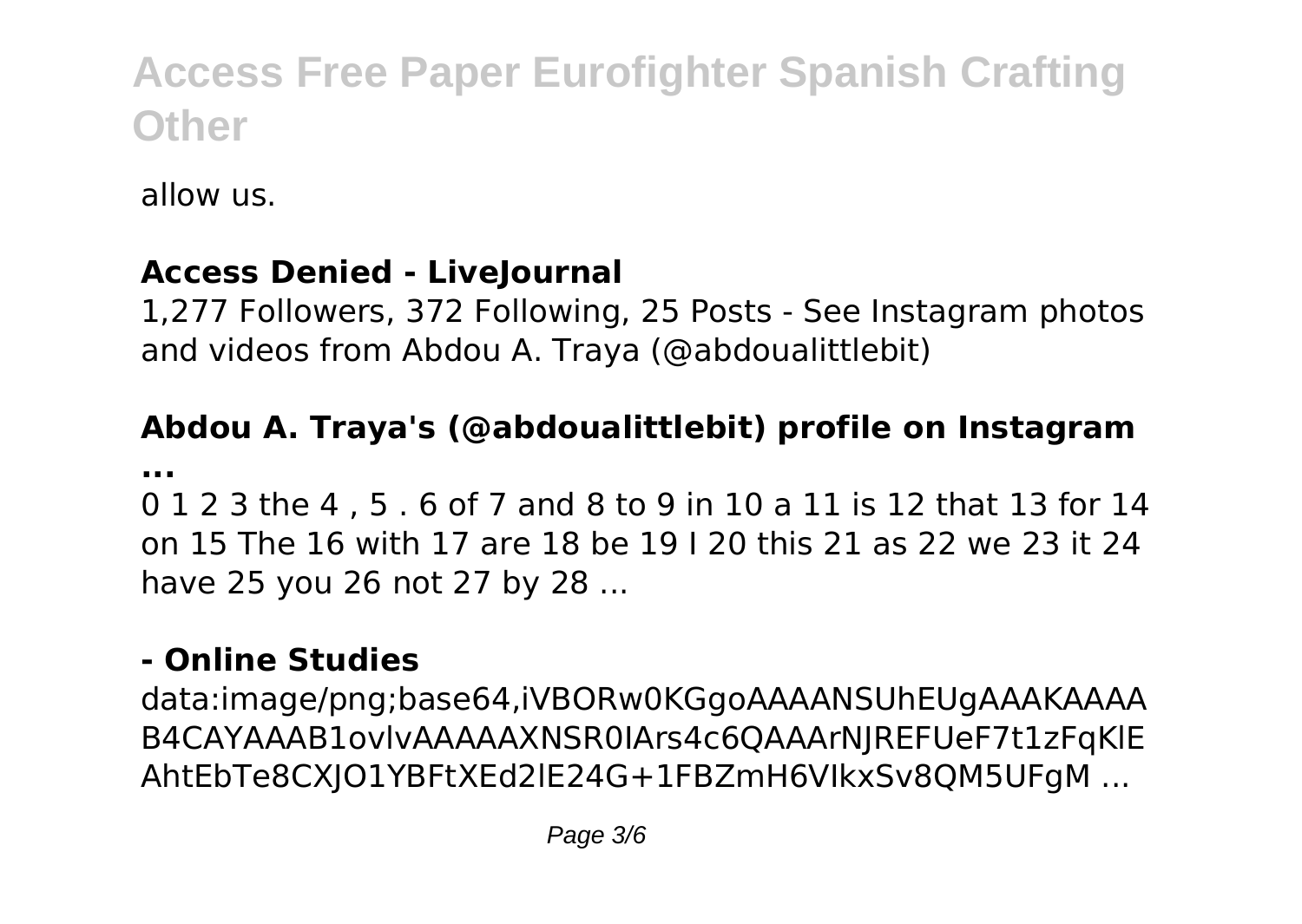### **BJC | The Beauty and Joy of Computing**

' '' ''' - -- --- ---- ----- ----- ----- ----- ----- ----- ----- ----- ----- ----- ----- -----  $-$ ----- ----- ----- ----- ----- ----- ----- ----- ----- ----- ----- ----- ----- ----- ----- ----- ----- ----- ----- ----- ----- ----- ----- ----- ----- ----- ----- ----- ----- -----

### **The Stanford Natural Language Processing Group**

UNK the , . of and in " a to was is ) ( for as on by he with 's that at from his it an were are which this also be has or : had first one their its new after but who not they have – ; her she ' two been other when there all % during into school time may years more most only over city some world would where later up such used many can state about national out known university united then made ...

#### **Stanford University**

substancial - Free ebook download as Text File (.txt), PDF File